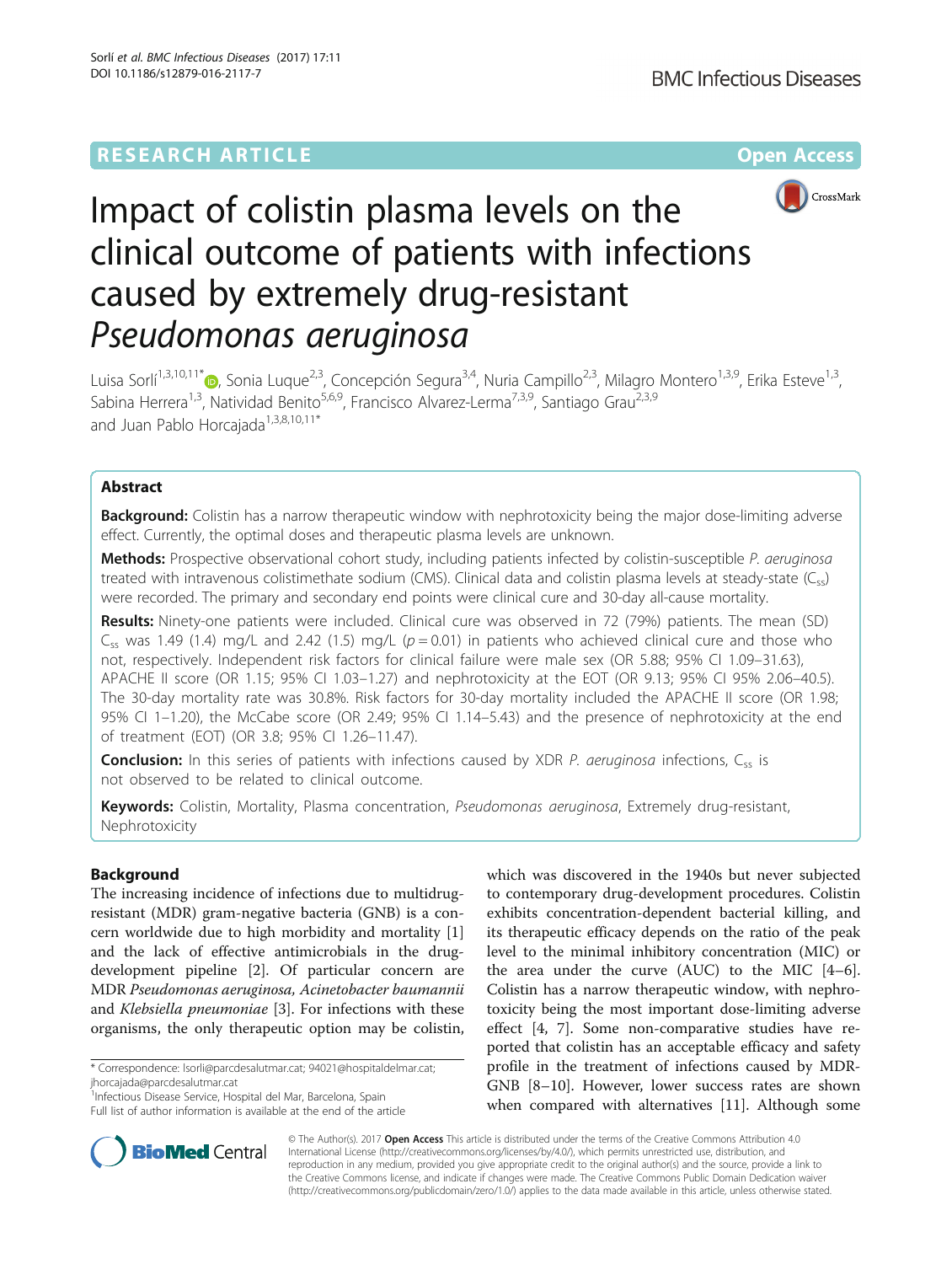clinical factors have been proposed as possible causes of this lower success rate, one important issue in this scenario is the shortage of available pharmacokinetic and pharmacodynamic data to guide the proper use of colistin in daily clinical practice [[12\]](#page-7-0).

Some recent studies have demonstrated that the current colistimethate sodium (CMS) dosage regimens are associated with suboptimal colistin concentrations and suboptimal pharmacokinetic targets for many strains of GN-GNB, and limited information is available regarding the optimal doses and the levels of colistin in plasma that provides a therapeutic effect. In addition, to date, no clinical studies have assessed the possible relationship between plasma colistin concentrations and clinical outcome. The aim of this study was to assess the possible relationship between colistin plasma concentration  $(C_{ss})$  and clinical cure and 30-day all-cause mortality in patients with infections due to colistin-susceptible extremely drug-resistant (XDR) P. aeruginosa who had been treated with intravenous CMS. The presence of nephrotoxicity at the end of treatment (EOT) was also analyzed.

#### Methods

#### Study population and data collection

A prospective observational cohort study was conducted between January 2009 and January 2013 at a 450-bed teaching hospital in Barcelona, Spain. All patients who had microbiologically documented infections due to colistin-susceptible XDR-P.aeruginosa and were administered CMS for at least 72 h, were included in the study. Only microbiologically documented and clinically defined infections caused by colistin-susceptible XDR P. aeruginosa treated with colistin were considered. Acute bronchitis and tracheitis were excluded from the analysis due to the difficulty in differentiating true infection from colonization in patients with chronic obstructive pulmonary disease (COPD).

Patients were identified through the hospital's pharmacy registry of antibiotic use. Patients were excluded if they were < 18 years old, pregnant, breastfeeding, on renal replacement therapy prior CMS treatment or if they had received CMS treatment for less than 72 h. Patients who after a cured infection episode received another CMS curse due to another infection by XDR-P. aeruginosa, were considered as 2 different cases.

Patients were followed until hospital discharge or death.

The ethical committee of the hospital (Comité Ètic de Investigació Clínica del Parc de Salut Mar) approved the study. Informed consent was obtained form all participating patients or their legal representatives.

A standardized form was used to record patient characteristics, including age, sex, body weight, body mass index, data on the indication for CMS, the CMS administration schedule, the daily CMS dose in millions of

international units (IU), the cumulative CMS dose (in millions of IU), the duration of treatment and the colistin plasma concentration at steady state  $(C_{\text{ss}})$ . Additional clinical data collected for the study included the following: baseline glomerular filtration rate (GFR), calculated using the abbreviated Modification of Diet in Renal Disease equation (MDRD) [\[13\]](#page-7-0); the presence of chronic kidney disease (CKD) at baseline, which was diagnosed when the GFR was < 60 mL/min/1.73 m<sup>2</sup> for  $\geq$  3 months; the presence of underlying comorbidities, evaluated by the Charlson comorbidity index [[14](#page-7-0)]; the severity of disease at the time of the first CMS dose, stratified according to the Acute Physiology and Chronic Health Evaluation (APACHE II) [[15](#page-7-0)]; concomitant nephrotoxic drugs (aminoglycosides, vancomycin, nonsteroidal antiinflammatory drugs, intravenous radiocontrast agent, loop diuretic, angiotensin-converting-enzyme inhibitors, angiotension II receptor antagonist and ciclosporine); the causative organism and in vitro susceptibility data; the use of combined antibiotic treatment; and the clinical response to therapy. Data were prospectively collected for 30 days from the onset of CMS treatment, unless otherwise specified.

The primary end point was clinical cure, and the secondary 30-day all-cause mortality.

#### Definitions and microbiological testing

Infections were defined according to the Centers for Disease Control and Prevention (CDC) [\[16](#page-7-0)]. The patient's clinical status at the beginning of CMS treatment was defined as infection, severe sepsis or septic shock, According to standard definitions [[17\]](#page-7-0), severe sepsis was considered when an acute organ dysfunction secondary to documented or suspected infection and septic shock was defined as having a severe sepsis plus hypotension not reversed with fluid resuscitation.

Clinical cure and failure were defined as resolution and persistence/worsening, respectively, of symptoms and signs of infection.

Thirty-day all-cause mortality was considered as death during the hospitalization.

XDR-Pseudomonas aeruginosa was defined according to the CDC/ECDC criteria [[18\]](#page-8-0) as an isolate non-susceptible to at least 1 agent in all but 2 or fewer categories: aminoglycosides, antipseudomonal carbapenems, antipseudomonal cephalosporins, antipseudomonal fluoroquinolones, antipseudomonal penicillins +  $\beta$ -lactamase inhibitor, monobactams, phosphonic acids and polymyxin.

Combined antibiotic treatment consisted of CMS plus ceftazidime or carbapenem in high-dose extended infusion, or CMS plus amikacin.

Routine identification and susceptibility testing of causative microorganisms were first performed by microdilution using the gram-negative (GN) breakpoint panel for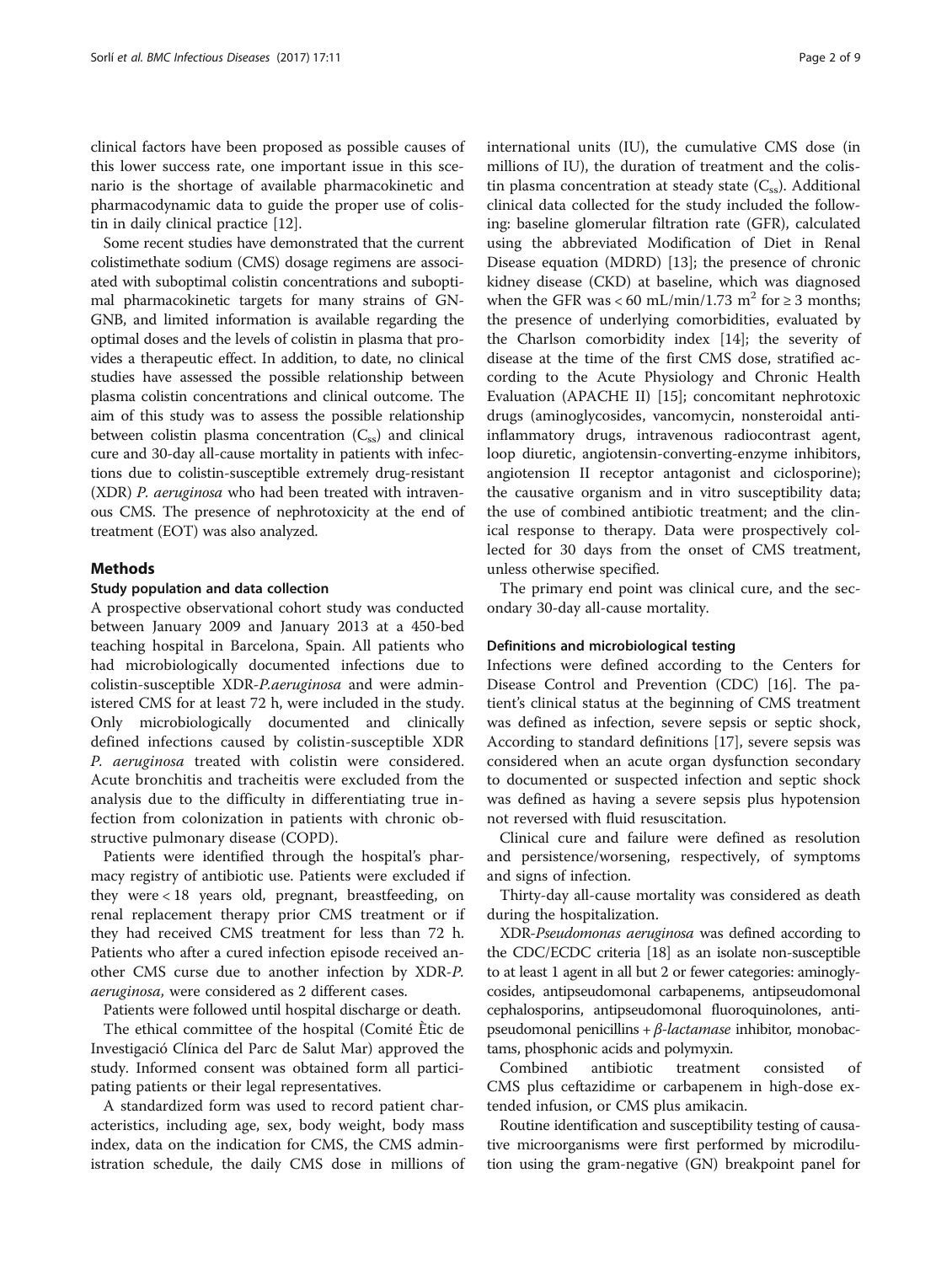non-fermenting GNB of the MicroScan® WalkAway system (Siemens Diagnostic Inc., CA). The colistin Minimal Inhibitory Concentration (MIC) was determined by microdilution using cation-adjusted MHB; the isolates were considered susceptible if the MIC value was < 2 mg/L according to the Clinical and Laboratory Standards Institute (CLSI). Performance standards for antimicrobial susceptibility testing; informational supplement. CLSI document M100-SCLSI, Wayne, PA (2013).

# CMS administration and colistin plasma level measurements

CMS for injection was used and dosed in millions of IU throughout the study. The drug was administered intravenously in 100 mL of normal saline over 30 min in the commercially available colistimethate formulation for injection (GES GenéricosEspañoles®), with each vial containing 80 mg CMS (equivalent to 1 million IU of CMS and about 30 mg of colistin base activity). As the policy of our hospital, CMS is reserved for the treatment of infections due to bacteria that are resistant to carbapenems and other antipseudomonal antibiotics except colistin and, eventually, aminoglycosides. Dose selection was at the discretion of the responsible clinicians. CMS doses ranged from 1 to 3 million IU every 8 h (3–9 millions IU daily). The following dose adjustments were made according to the package insert's recommendations in patients with impaired renal function:  $GFR \ge 76$  mL/min/ 1.73  $m^2$ , 4-6 million IU daily in three doses; GFR 40 to 75 mL/min/1.73 m<sup>2</sup>, 2-3 million IU daily in 2 doses; GFR 25-40 mL/min/1.73 m<sup>2</sup>, 1.5-2 million IU daily divided into 1 or 2 doses; and  $GFR < 25$  mL/min/1.73 m<sup>2</sup>, 0.6–1 million IU daily every 36 h. No loading-dose was administered to any included patient.

Measurement of the plasma colistin concentration was performed at the fourth day of treatment, when was assumed that the colistin concentrations had reached the steady state. The colistin plasma trough concentrations  $(C_{\text{min}})$  were measured just before the administration of CMS. The maximum plasma concentrations  $(C_{\text{max}})$  were obtained 30 min after the end of the CMS infusion (1 h after the start of infusion). A specialized nurse performed extraction of blood. Samples were immediately placed in a portable refrigerator (4 °C) to be processed in a refrigerated centrifuge (4 °C) at the laboratory. Colistin concentrations in the plasma were determined using a validated high-performance liquid chromatography (HPLC) method as reportedby Li et al. [[19\]](#page-8-0), with minor modifications as described previously by our group [[20\]](#page-8-0).

Because the  $C_{\text{max}}$  (1.66 ± 1.40 mg/L) and  $C_{\text{min}}$  (1.71 ± 1.42 mg/L) were highly correlated  $(R = 0.98; P < 0.001)$ , only one of these variables was used throughout the study as a marker of colistin plasma exposure. Following

Couet et al. [\[21\]](#page-8-0),  $C_{\text{min}}$  was chosen because it is more convenient from a practical view point and because due to the colistin pharmacokinetic behavior, there can be CMS hydrolysis to colistinafter sample extraction resulting in an overestimation of the real in vivo colistin plasma concentration. This phenomenon can be minimized when CMS plasma concentrations are lower what occurs at the end of the dosing interval (when the  $C_{\text{min}}$ ) is measured). Throughout the present paper, we have used the term "average colistin concentration at steady state  $(C_{ss})^n$  to refer to the  $C_{min}$ .

#### Efficacy and nephrotoxicity assessment

Thirty-day mortality was defined as death occurring within 30 days of beginning CMS treatment.

Clinical cure was defined as having resolved clinical signs and symptoms and/or no need for additional antibiotic therapy. Clinical failure was defined as an inadequate response to antibiotic therapy, with worsening, new/recurrent signs and symptoms or death.

The serum creatinine level and estimated glomerular filtration rate (GFR) were recorded at baseline, at the moment of colistin plasma extraction (day 4), on day 7 and at the EOT. We chose these time points because in our center, blood tests are performed routinely in all inpatients at least once a week and at the end of treatment. The RIFLE criteria (Table 1) estimated with exclusion of the urinary output criterion, were used for the detection and stratification of acute kidney injury (AKI) [[22\]](#page-8-0). AKI during CMS treatment was defined as a 1.5 fold or more increase in serum creatinine and/or a decrease in the GFR of 25% or more. These criteria needed to be fulfilled for at least 2 consecutive measurements 24 h apart during CMS treatment.

#### Statistical analysis

Dichotomous data were compared using a  $\chi^2$  or Fisher's exact test. Normally distributed continuous data are expressed as the means with standard deviations (SD) and were compared using the *t*-test. Otherwise, values are

| Table 1 Definition of the RIFLE criteria to assess renal injury |  |  |
|-----------------------------------------------------------------|--|--|
|-----------------------------------------------------------------|--|--|

| Category criteria                   | Definition                                                                                               |
|-------------------------------------|----------------------------------------------------------------------------------------------------------|
| Risk (R)                            | Increased creatinine level $\times$ 1.5 or $^{-1}$<br>GFR decrease $>$ 25%                               |
| Injury (I)                          | Increased creatinine level $\times$ 2 or $^1$<br>GFR decrease $>$ 50%                                    |
| Failure (F)                         | Increased creatinine level $\times$ 3, $^{-1}$<br>GFR decrease > 75%, or creatinine<br>$level > 4$ mg/dL |
| Loss (L)                            | Persistent acute renal failure or<br>$loss$ of function for $> 4$ weeks                                  |
| End-Stage Kidney Disease (ESKD) (E) | ESKD for $>$ 3 months                                                                                    |

 $1$  GFR glomerular filtration rate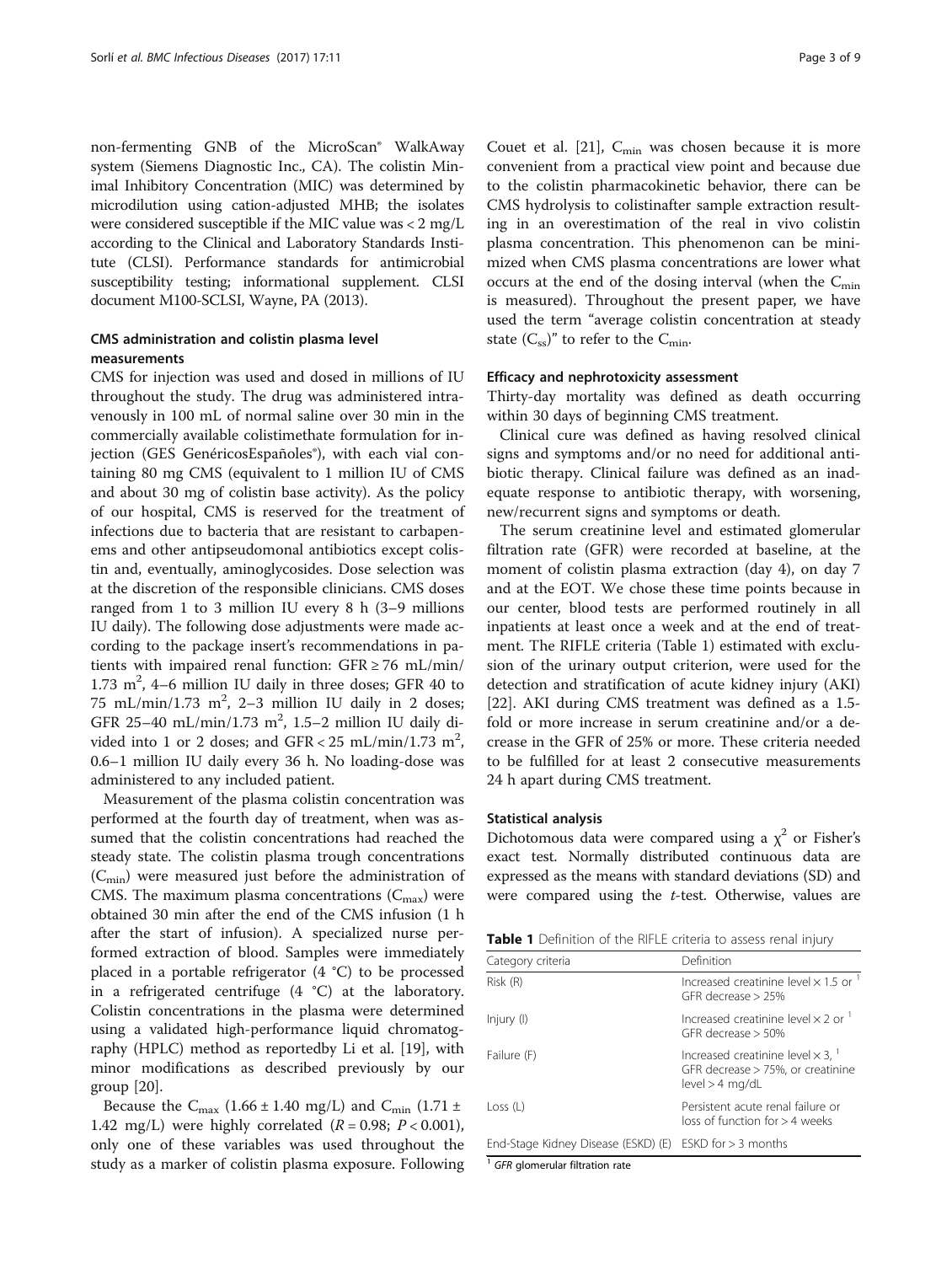presented as the means with interquartile range (IQR) and were compared using the Mann–Whitney U-test.

Logistic regression was used to explore risk factors associated with clinical cure and 30-day all- cause mortality.

Univariate analyses were performed separately for each of the risk factor variables to ascertain the odds ratios (ORs) and 95% confidence intervals (CI). For continuous variables found significant in the analysis, the threshold breakpoint was determined  $(C_{ss})$ . All clinically important covariates and those with a  $P$  value < 0.2 in the univariate analyses were included in the multivariate analysis.

 $C_{ss}$  was also analyzed and included in the model as a dichotomous variable by defining one set point. According to Garonzik et al. [\[6](#page-7-0)], this set point was 1.25 mg/L, corresponding to a target  $AUC_{0-24}$  of 60 mg.h/L for a P. aeruginosa strain with an MIC value of 0.5 mg/L, which is the predominant strain at our center.

A backward selection process was utilized in which the results of the Wald test for individual parameters were examined. The least significant effect that did not meet the level for staying in the model was removed and it remained excluded.

Multivariate logistic regression models were assessed using the Hosmer–Lemeshow goodness-of-fit test. The discriminatory power of the predictive model was established by means of receiver operating characteristic (ROC) curves. For all analyses, a two-sided  $P$  value <0.05 was considered to be statistically significant. The Statistical Package for the Social Sciences (SPSS, version 15.0) was used for the statistical analysis.

#### Results

During the study period, 124 patients with colistinsusceptible XDR P. aeruginosa infections treated with intravenous CMS were evaluated. Of these, 33 (26.6%) were diagnosed with acute bronchitis or tracheitis and were excluded. Thus, 91 patients were finally included in the analysis. Three patients developed 2 infectious episodes due to XDR-P. aeruginosa (patient 1: two episodes of UTI in 3 months. The second episode was considered a new infection; patient 2: two episodes of UTI in 5 months. The second episode was considered a new infection; patient 3: one episode of ventriculitis and one UTI), and each infection was included as a separate case. The clinical and demographic characteristics of the included patients are shown in Table [2.](#page-4-0)

Clinical cure was observed in 72 (79.1%) patients. Table [3](#page-5-0) shows the clinical characteristics of patients with clinical cure and clinical failure. The patients with clinical failure were mainly men with higher APACHE II indices. Additionally, they had achieved higher  $C_{ss}$  values and were more likely to have developed AKI than patients with clinical cure. In the multivariate analysis, factors related to clinical failure were male sex (OR 5.88; 95% CI 1.09–31.63, P = 0.039), APACHE II score (OR 1.15; 95% CI 1.03-1.27,  $P = 0.013$  and the presence of AKI at the EOT (OR 9.13; 95% CI 95% 2.06–40.5,  $P = 0.004$ ).

Twenty eight patients died during hospitalization so the 30-day all-cause mortality rate was 30.8%. However, only 13 patients died due to P. aeruginosa infection leading to a infection-related mortality rate of 14.3%. These data reveals that 15 out of the 28 patients who died (53.6%) did so for reasons other than the infection itself. Causes of death in these patients were mainly related to their comorbid conditions (4 patients of COPD complications, 2 of cirrhosis, 2 of heart failure, 1 because malignancy, 2 of hematological malignancies, 1 because complications of Clostridium difficile infection) or postsurgical complications (3 patients). So only one death in this group could be related to colistin treatment and it was one patient who died because a Clostridium difficile infection. However, this patient has also been treated with other antibiotics in addition to colistin. The patients who died were mainly men with higher Charlson, APACHE II and McCabe scores, higher  $C_{ss}$  values and a higher likeliness of having developed AKI during treatment (Table [4\)](#page-5-0). In the multivariate analysis, the following independent risk factors for 30-day mortality were identified: APACHE II score (OR 1.98; 95% CI 1–1.20,  $P = 0.046$ , McCabe score (OR 2.49; 95% CI 1.14–5.43,  $P = 0.021$ ), and the presence of AKIat the EOT (OR 3.8; 95% CI 1.26–11.47, P = 0.018).

Twelve patients (13.2%) presented AKI prior CMS treatment. This factor was not related with 30-day allcause mortality ( $P = 0.5$ ) or clinical cure ( $P = 1$ ). Impairment of renal function during CMS treatment was observed in 30 (33%) patients on day 7 and in 49 (53.8%) at the EOT. The distribution of AKI on the basis of the RIFLE criteria was 19 (20.9%) R, 9 (9.9%) I and 2 (2.2%) F on day 7 of treatment; and 12 (13.2%) R, 27 (29.7%) I and 10 (11%) F at the EOT. The CMS dose was modified because of AKI in 16 (17.5%) patients. At the end of follow-up, the GFR returned to baseline in 32 (35.1%) patients. Two patients (2.1%) persisted with some grade of impairment of renal function, 15 (16.4%) died and 3 (3.2%) patients had no follow-up information regarding renal function.

#### **Discussion**

Currently, there is a lack of pharmacokinetic and pharmacodynamic data to guide the proper use of colistin in daily clinical practice. We have observed that  $C_{ss}$  is not related to clinical cure and 30-day all-cause mortality in a prospective series of patients infected with colistinsusceptible XDR P. aeruginosa.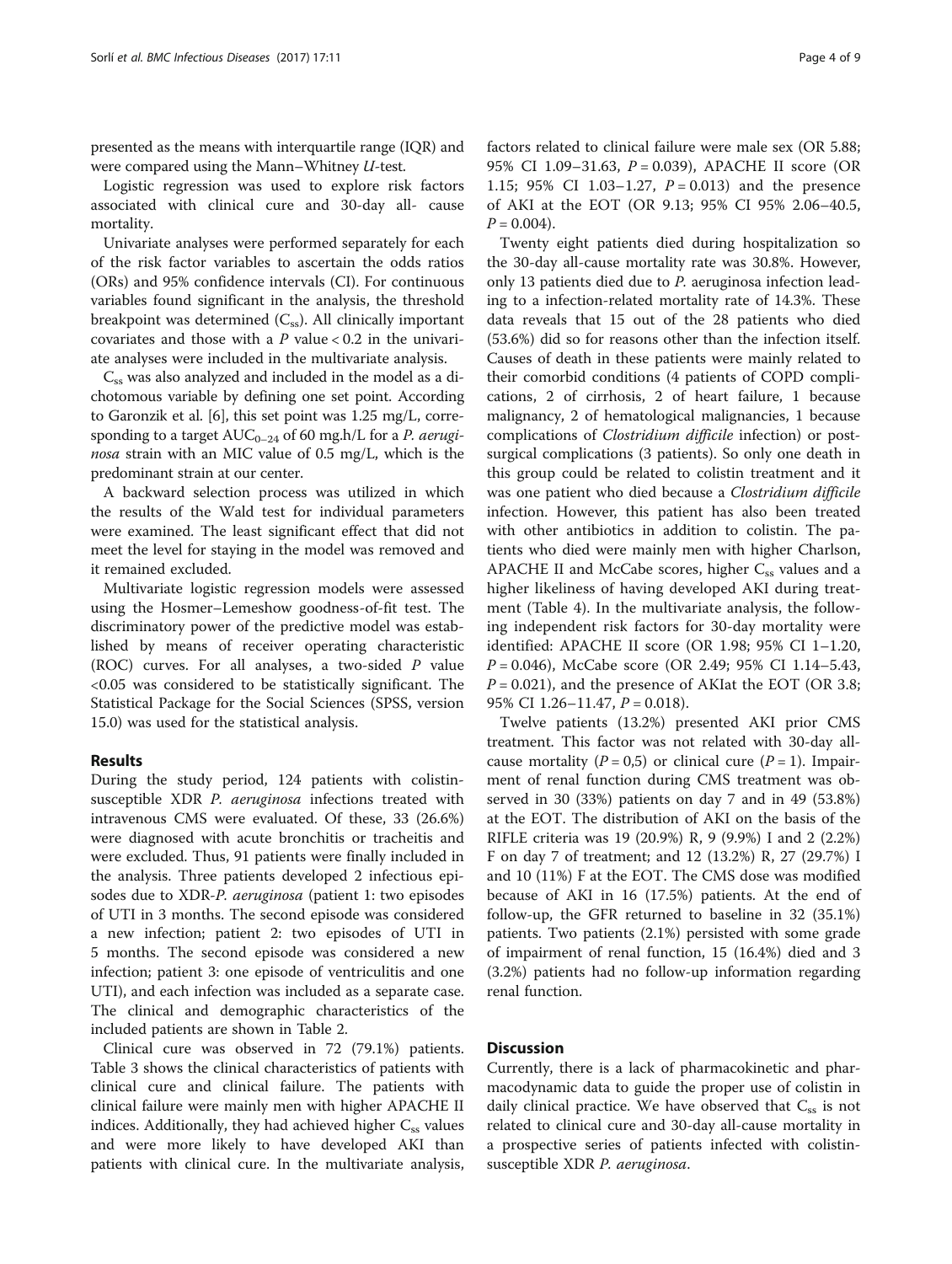<span id="page-4-0"></span>Table 2 Clinical and demographic characteristics of included patients

|                      |  | <b>Table 2</b> Clinical and demographic characteristics of included |  |
|----------------------|--|---------------------------------------------------------------------|--|
| patients (Continued) |  |                                                                     |  |

| <i>J</i> utici ity                                            | Included patients ( $n = 91$ ) |
|---------------------------------------------------------------|--------------------------------|
| Age, years*                                                   | 67 (24-88)                     |
| Male sex, n (%)                                               | 66 (72.5)                      |
| APACHE II*                                                    | $11(2-28)$                     |
| Co-morbidities, n (%):                                        |                                |
| Malignancy                                                    | 14 (15.4)                      |
| Cardiovascular                                                | 26 (28.6)                      |
| Pulmonary                                                     | 33 (36.3)                      |
| Diabetes Mellitus                                             | 21 (23.1)                      |
| Urogenital <sup>a</sup>                                       | 14 (15.4)                      |
| Hepatic                                                       | 8(8.8)                         |
| Haematological <sup>b</sup>                                   | 12 (13.2)                      |
| Neurological <sup>c</sup>                                     | 18 (19.2)                      |
| Charlson score*                                               | $4(0-10)$                      |
| McCabe score**                                                | $1.48 \pm 0.64$                |
| Patients with CKD <sup>1</sup> at baseline                    | 19 (20.9)                      |
| Type of infection, n (%):                                     |                                |
| Pneumonia                                                     | 24 (24.6)                      |
| Urinary tract infection                                       | 22 (24.2)                      |
| Skin and soft tissue infection                                | 11(12.1)                       |
| Organ space surgical site infection                           | 10(11)                         |
| Bacteremia                                                    | 6(6.6)                         |
| Other                                                         | 18 (19.8)                      |
| Hospital-acquired infection, n (%)                            | 86 (94.5)                      |
| Department of hospitalization:                                |                                |
| Medical                                                       | 44 (48.2)                      |
| Surgical                                                      | 32 (35.2)                      |
| ICU <sup>2</sup>                                              | 15 (16.2)                      |
| Admission diagnosis category:                                 |                                |
| Infection                                                     | 26 (28.6)                      |
| Other-medical                                                 | 35 (38.5)                      |
| Other-surgical                                                | 30 (33)                        |
| $CMS3$ daily dose (millions of $IU4$ )**                      | $5.45 \pm 2.21$                |
| CMS <sup>3</sup> total dose (millions of $IU^4$ )**           | $108.36 \pm 96.41$             |
| CMS <sup>3</sup> duration of treatment, days**                | $20.18 \pm 16.01$              |
| Inhaled CMS <sup>3</sup> , $n$ (%)                            | 14 (15.4)                      |
| Combined antimicrobial therapy, n (%)                         | 46 (50.5)                      |
| $C_{ss}^{5}$ (mg/L)**                                         | $1.67 \pm 1.42$                |
| $C_{ss}^5$ > 1.28 (mg/L), n (%)                               | 46 (50.5)                      |
| $C_{ss}^5/MIC^{6**}$                                          | $3.43 \pm 2.91$                |
| AKI <sup>7</sup> prior to CMS <sup>3</sup> treatment, $n$ (%) | 12 (13.2)                      |

| Patients with AKI at day 7, n (%)                     |              |
|-------------------------------------------------------|--------------|
| R (Risk)                                              | 19 (20.9)    |
| l (lnjury)                                            | 9(9.9)       |
| F (Failure)                                           | 2(2.2)       |
| Patients with $AKI^7$ at the EOT <sup>8</sup> , n (%) |              |
| R (Risk)                                              | 12 (13.2)    |
| l (lnjury)                                            | 27(27.7)     |
| F (Failure)                                           | 10(11)       |
| Clinical response, n (%)                              | 72 (79.1)    |
| 30-Day all-cause mortality, n (%)                     | 28 (30)      |
| Hospital length-of-stay (days)*                       | $67 + 53.97$ |

<sup>1</sup>CKD chronic kidney disease, <sup>2</sup>ICU intensive cure unit, <sup>3</sup>CMS colistin

methanesulphonate,  $4$ IU international units,  $5C_{ss}$  colistin plasma concentration at steady-state,  $^{6}$ MIC minimal inhibitory concentration,  $^{7}$ AKI acute kidney injury,  $^{8}$ FOT and of treatment

<sup>8</sup>EOT end of treatment

\*median (range)

\*\*mean ± SD

<sup>a</sup> Among urogenital co-morbidities were, renal disease, kidney stones and obstructive uropathy

**bAmong haematological co-morbidities were haemopoietic and** 

lymphoreticular malignances

<sup>c</sup>Among neurological co-morbidities were Alzheimer's disease, stroke, miastenia gravis, sclerosis and any kind of dementia

Clinical cure in this series of patients was 79.1% and was similar to those reported in previous studies [[9, 10,](#page-7-0) [23](#page-8-0)–[25](#page-8-0)]. Factors related with clinical failure were APACHE II score and the presence of nephrotoxicity at the EOT. We highlight the fact that colistin plasma levels were not related with clinical cure. This finding is in some disagreement with recent studies suggesting that higher doses of CMS might be more appropriate for the treatment of infections caused by MDR-GNB [[6,](#page-7-0) [26, 27](#page-8-0)]. However, some recent clinical experiences did not observe a significant association between the CMS dose and the clinical or microbiological outcomes. Yilmaz et al. studied daily doses of 3 and 6 million IU CMS in the treatment of infections caused by MDR-GNB and observed no differences in the end points [[28\]](#page-8-0). In another study, Zaidi et al. reported that low CMS doses could also be an effective option in the treatment of infections caused by MDR-GNB [[29\]](#page-8-0). The reasons for this apparent lack of relationship between colistin concentrations or doses, and clinical outcome need to be studied in depth in future studies.

In terms of PK analysis, data from the present study are consistent with the results of these previous studies, in the sense that the classic CMS dosage regimens are associated with suboptimal colistin concentrations and suboptimal pharmacokinetic targets for many strains of GN-GNB. However, based on the population model described by Garonzik et al. [\[6](#page-7-0)], we defined a set point corresponding to a target  $AUC_{0-24}$  of 60 mg.h/L for a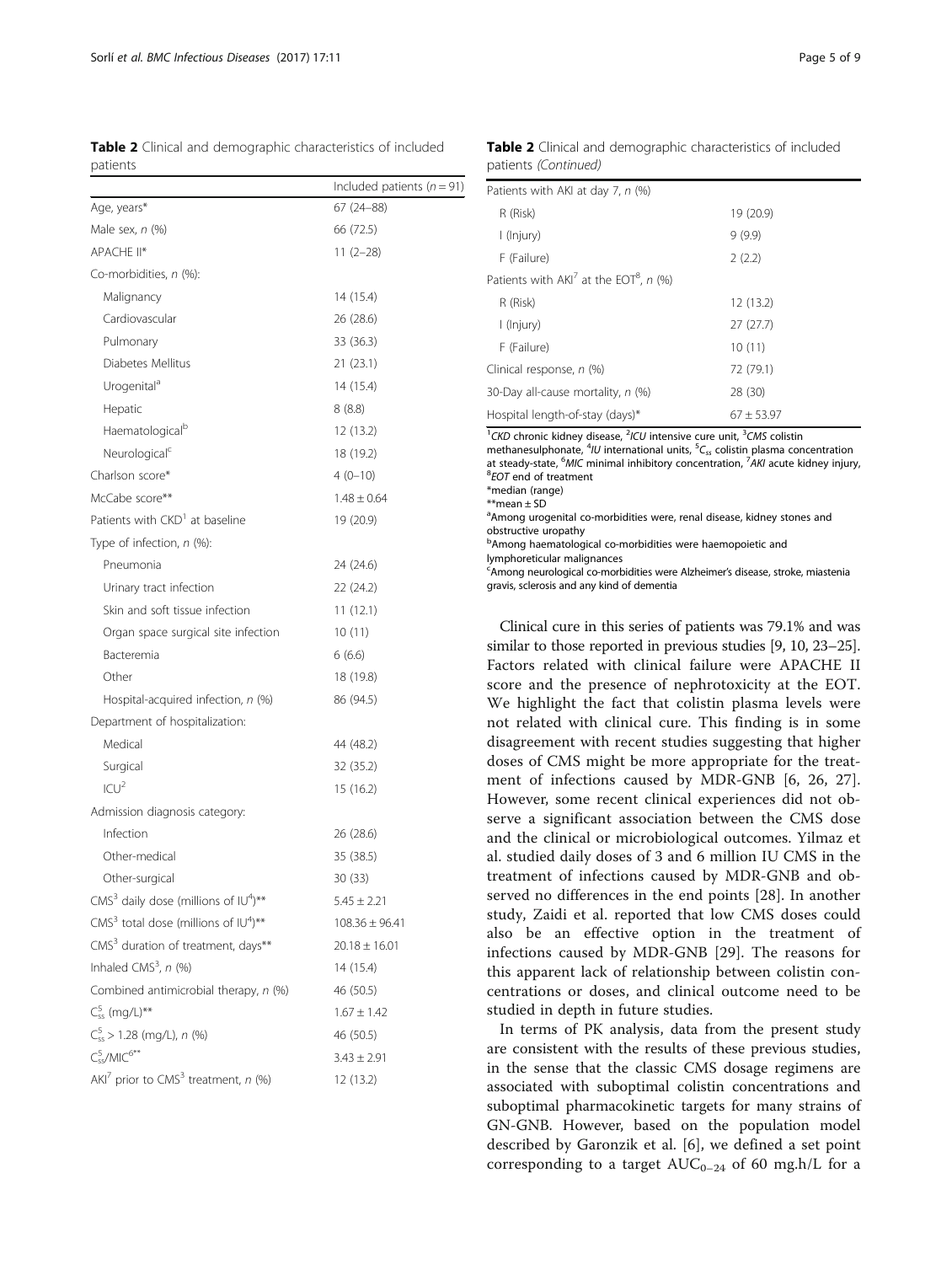|                                   | Clinical cure     | Clinical failure  | P-value      |
|-----------------------------------|-------------------|-------------------|--------------|
|                                   | $(n = 72)$        | $(n = 19)$        |              |
| Male sex                          | 49 (68)           | 17 (89.5)         | 0.06         |
| Age, years*                       | 66.5 (24-88)      | $67(41-84)$       | 0.59         |
| APACHE II*                        | $11(2-28)$        | $13.5(6-24)$      | 0.05         |
| Co-morbidities, n (%):            |                   |                   |              |
| Malignancy                        | 11(15.3)          | 3(15.8)           | 1            |
| Cardiovascular                    | 21 (29.2)         | 5(26.3)           | 1            |
| Pulmonary                         | 24 (33.3)         | 9(47,4)           | 0,26         |
| Diabetes Mellitus                 | 20 (27.8)         | 1(5.3)            | 0.06         |
| Urogenital <sup>a</sup>           | 11(15.3)          | 3(15.8)           | $\mathbf{1}$ |
| Hepatic                           | 8(11.1)           | 8(0)              | 0.2          |
| Haematological <sup>b</sup>       | 9(12.5)           | 3(15.8)           | 0.7          |
| Neurological <sup>c</sup>         | 16 (22.2)         | 2(10.5)           | 0.34         |
| Charlson*                         | $4.5(0-10)$       | $4(1-9)$          | 0.73         |
| McCabe**                          | $1.4 \pm 0.6$     | $1.7 \pm 0.7$     | 0.11         |
| Severe sepsis, n (%)              | 49 (68.1)         | 9(47.4)           | 0.095        |
| Shock                             | 6(8.3)            | 1(5.3)            | 0.65         |
| Patients with CKD at baseline     | 16 (22.2)         | 3(15.8)           | 0.53         |
| Department of hospitalization:    |                   |                   |              |
| Medical                           | 38 (52.8)         | 6(31.6)           | 0.16         |
| Surgical                          | 23 (32)           | 9(47.4)           |              |
| $ CU ^2$                          | 11(15.3)          | 4(21.1)           |              |
| Admission diagnosis category:     |                   |                   |              |
| Infection                         | 19 (26.4)         | 7(36.8)           |              |
| Other-medical                     | 30 (41.7)         | 5(26.3)           |              |
| Other-surgical                    | 23 (3.9)          | 7(36.8)           | 0.45         |
| CMS daily dose (millions IU)**    | $5.3 \pm 2.3$     | $6.2 \pm 2.1$     | 0.094        |
| CMS total dose (millions IU)**    | $105.91 \pm 88.9$ | $141.2 \pm 129.5$ | 0.45         |
| CMS duration of treatment, days** | $20.66 \pm 16.1$  | $22.6 \pm 18.5$   | 0.81         |
| Combined treatment, n (%)         | 35 (48.6)         | 11 (57.9)         | 0.47         |
| $C_{ss}$ (mg/mL)**                | $1.49 \pm 1.4$    | $2.42 \pm 1.49$   | 0.01         |
| $C_{ss}$ > 1.25 (mg/mL), n (%)    | 32 (45.1)         | 14 (73.7)         | 0.027        |
| $C_{ss}$ /MIC**                   | $3.13 \pm 2.9$    | $4.61 \pm 2.86$   | 0.03         |
| AKI at day 7, n (%)               | 18(25)            | 12(63.2)          | 0.002        |
| AKI at the EOT, $n$ (%)           | 33 (45.8)         | 16 (84.2)         | 0.003        |
| Length of stay, days**            | $69.16 \pm 59.5$  | $70.8 \pm 39.1$   | 0.19         |

<span id="page-5-0"></span>

| <b>Table 3</b> Clinical and demographic characteristics of patients |  |
|---------------------------------------------------------------------|--|
| with and without clinical cure                                      |  |

<sup>1</sup>CKD chronic kidney disease, <sup>2</sup>ICU intensive cure unit, <sup>3</sup>CMS colistin

methanesulphonate,  ${}^{4}$ IU international units,  ${}^{5}C_{ss}$  colistin plasma concentration at steady-state, <sup>6</sup>MIC minimal inhibitory concentration, <sup>7</sup>AKI acute kidney injury,<br><sup>8</sup>EOT and of treatment  ${}^{8}$ EOT end of treatment

\*median (range)

\*\*mean ± SD

<sup>a</sup>Among urogenital co-morbidities were, renal disease, kidney stones and

obstructive uropathy<br><sup>b</sup>Among haematological co-morbidities were haemopoietic and

lymphoreticular malignances

<sup>c</sup>Among neurological co-morbidities were Alzheimer's disease, stroke, miastenia gravis, sclerosis and any kind of dementia

|                                   | Died<br>$(n = 28)$ | Survived<br>$(n = 63)$ | P-value |
|-----------------------------------|--------------------|------------------------|---------|
| Male sex                          | 24 (85.7)          | 42 (66.7)              | 0.06    |
| Age, years*                       | 66.85 (41-84)      | 65.5 (24-87)           | 0.12    |
| APACHE II*                        | $14(5-27)$         | $10.5(2-28)$           | 0.047   |
| Co-morbidities, n (%):            |                    |                        |         |
| Malignancy                        | 6(21.4)            | 8(12.7)                | 0.35    |
| Cardiovascular                    | 7(25)              | 19 (30.2)              | 0.8     |
| Pulmonary                         | 15 (53.6)          | 18 (28.6)              | 0.03    |
| Diabetes Mellitus                 | 3(10.7)            | 18 (28.6)              | 0.1     |
| Urogenital <sup>a</sup>           | 6(21.4)            | 8(12.7)                | 0.35    |
| Hepatic                           | 4(14.3)            | 4(6.3)                 | 0.24    |
| Haematological <sup>b</sup>       | 4(14.3)            | 8(12.7)                | 1       |
| Neurological <sup>c</sup>         | 2(7.1)             | 16 (23.4)              | 0.05    |
| Charlson*                         | $5(1-9)$           | $4(0-10)$              | 0.039   |
| McCabe**                          | $1.8 \pm 0.7$      | $1.3 \pm 0.6$          | 0.008   |
| Clinical status, n (%)            |                    |                        |         |
| Severe sepsis                     | 15 (53.6)          | 43 (68.3)              | 0.17    |
| Shock                             | 2(7.1)             | 5(7.9)                 | 0.89    |
| Patients with CKD at baseline     | 7(25)              | 12 (19)                | 0.52    |
| Department of hospitalization:    |                    |                        |         |
| Medical                           | 12 (42.9)          | 32 (50.8)              |         |
| Surgical                          | 11 (39.3)          | 21 (33.3)              | 0.78    |
| ICU <sup>2</sup>                  | 5(17.9)            | 10 (15.9)              |         |
| Admission diagnosis category:     |                    |                        |         |
| Infection                         | 7(25)              | 19 (30.2)              |         |
| Other-medical                     | 12 (42.9)          | 23 (36.5)              | 0.82    |
| Other-surgical                    | 9(32.1)            | 21 (33.3)              |         |
| CMS daily dose (millions IU)**    | $5.5 \pm 2.4$      | $5.4 \pm 2.2$          | 0.793   |
| CMS total dose (millions IU)**    | $114.4 \pm 116.5$  | $113.3 \pm 91.5$       | 0.68    |
| CMS duration of treatment, days** | $20.3 \pm 16.5$    | $21.4 \pm 16.6$        | 0.88    |
| Combined treatment, n (%)         | 15 (53.6)          | 31 (49.2)              | 0.7     |
| $C_{ss}$ (mg/L)**                 | $2.1 \pm 1.4$      | $1.4 \pm 1.4$          | 0.011   |
| $C_{ss}$ > 1.25 (mg/L), n (%)     | 18 (64.3)          | 28 (44.4)              | 0.093   |
| $C_{ss}/MIC^{**}$                 | $4.2 \pm 2.7$      | $3.1 \pm 3$            | 0.048   |
| AKI at day 7, n (%)               | 14 (50)            | 16 (25.4)              | 0.021   |
| AKI at the EOT, $n$ (%)           | 20 (71.4)          | 29 (46)                | 0.025   |
| Length of hospital stay, (days)** | $65.2 \pm 33.9$    | $71.5 \pm 63.2$        | 0.3     |

Table 4 Clinical and demographic characteristics of patients who died and those who survived

<sup>1</sup>CKD chronic kidney disease, <sup>2</sup>ICU intensive cure unit, <sup>3</sup>CMS colistin<br>methanesulphonate, <sup>4</sup>IU international units, <sup>5</sup>C<sub>ss</sub> colistin plasma concentration at steady-state,  $^{6}$ MIC minimal inhibitory concentration,  $^{7}$ AKI acute kidney injury,  $^{8}$ EOT and of treatment  ${}^{8}$ EOT end of treatment

\*median (range)

 $\stackrel{\text{\tiny $\ast$}\text{\tiny $\ast$}}{\text{\tiny $\ast$}}$  mean  $\pm$  SD

<sup>a</sup> Among urogenital co-morbidities were, renal disease, kidney stones and obstructive uropathy

**b**Among haematological co-morbidities were haemopoietic and

lymphoreticular malignances

<sup>c</sup>Among neurological co-morbidities were Alzheimer's disease, stroke, miastenia gravis, sclerosis and any kind of dementia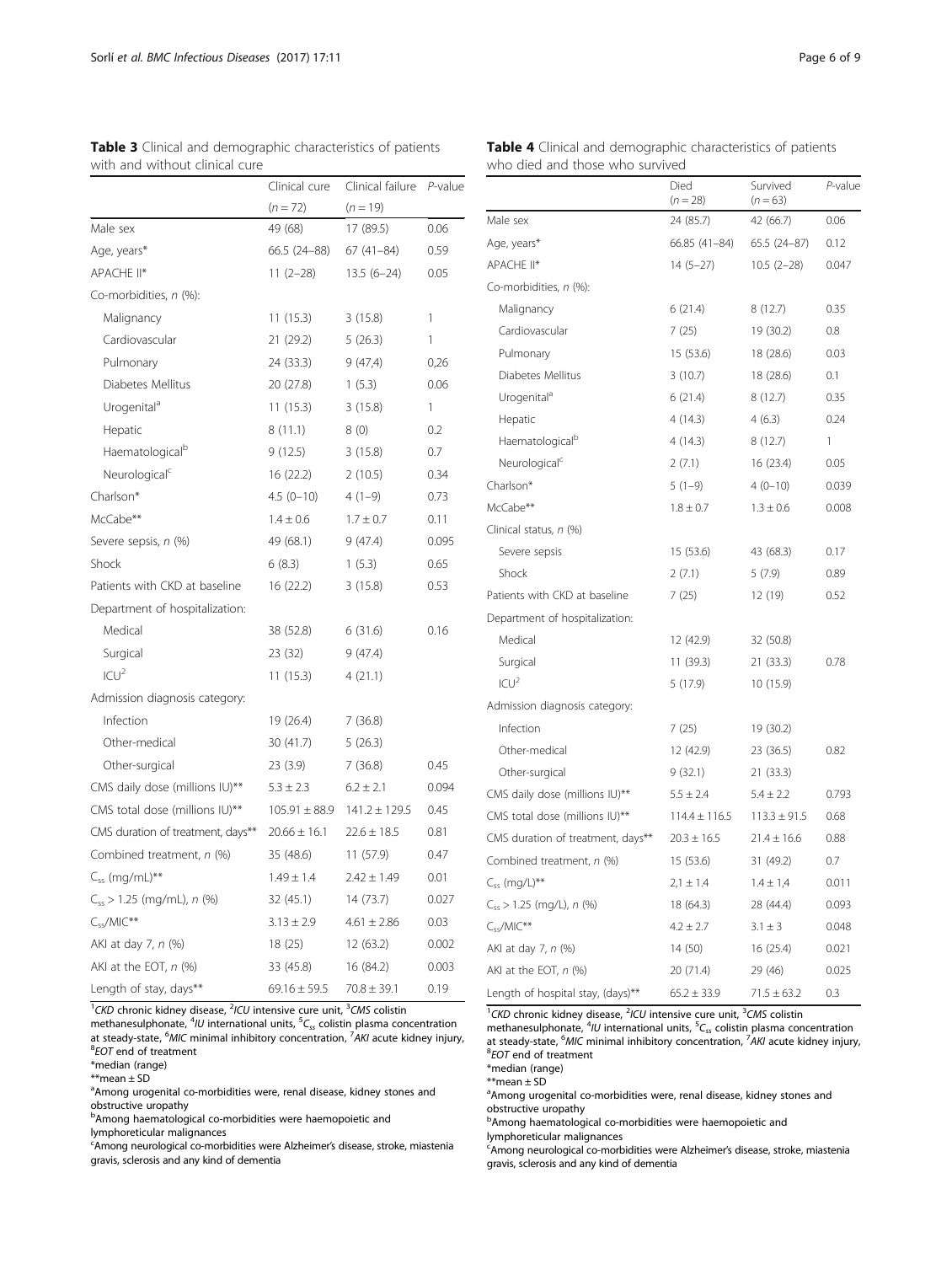P. aeruginosa with an MIC value of 0.5 mg/L, and this set point was not related to the clinical outcomes or to 30-day all-cause mortality.

The 30-day all-cause mortality rate in our series was 30.9%. Previous comparative and non-comparative studies have reported similar crude mortality rates [\[8, 11,](#page-7-0) [30](#page-8-0), [31](#page-8-0)]. The APACHE II score and the severity of underlying diseases have been previously reported as predictors of mortality in patients treated with CMS for infections caused by MDR-GNB [[30](#page-8-0)]. In patients with ventilatorassociated pneumonia due to P. aeruginosa, the severity of the clinical presentation has been reported to be the main predictor of mortality [\[31\]](#page-8-0). In accordance with these studies, our series showed that the severity of the acute illness and of the underlying diseases were also independent risk factors for death.

An important finding of this study is that although  $C_{ss}$ was not found to be a predictor of clinical failure or mortality in the multivariate model, it is interesting that  $C_{ss}$  was statistically significant in the univariate model and that higher average  $C_{ss}$  values were associated to clinical failure and also with 30-day all-cause mortality. In an attempt to address this finding, we analyzed the ratio of discontinuation or doses adjustment of colistin due to nephrotoxicity and there were no differences between groups. In our opinion this fact have to be studied in larger prospective studies but one possible hypothesis is that higher levels of colistin have been related to higher ratios of nephrotoxicity [[20\]](#page-8-0) and maybe nephrotoxicity and not colistin levels is the responsibly of this poor clinical outcome. In fact, the presence of AKI at the EOT was related to 30-day all-cause mortality in a previous study carried by our group [\[20](#page-8-0)].

Of note, in our series the presence of nephrotoxicity at the EOT was associated with mortality and clinical failure. Information about the impact of nephrotoxicity during treatment with CMS on clinical outcomes is scarce. The data that have been reported are contradictory: although some studies have reported higher rates of mortality in patients with nephrotoxicity [[8,](#page-7-0) [20](#page-8-0)], others have not found this association [[32, 33](#page-8-0)]. Our findings suggest that the development of AKI during treatment with CMS seems to be a more important dose-limiting adverse event than previously recognized. According to our previously reported results showing rates of nephrotoxicity of 65–85% with colistin trough concentrations greater than 2.2 μg/mL [[20\]](#page-8-0), AKI during treatment with CMS could be controlled by monitoring colistin plasma concentrations.

We acknowledge some limitations of the current study. First is its observational design that makes difficult to draw stronger conclusions. Second, the sample

was heterogeneous in terms of the infection source and the administered CMS dose. In this scenario, previous reports have demonstrated that patients with pneumonia responded less favorably to CMS therapy [[23](#page-8-0), [34\]](#page-8-0) probably due to the poor drug penetration to the epithelial lining fluid. However this is a "real life" series with a significant number of difficult to treat infections that deserve to be studied in the antimicrobial resistance era. Another limitation is that we did not use the loading dose strategy because the protocol study was designed before this practice was recommended in the literature. Although recent published experiences have suggested that this strategy has not been validated with clinical data [\[32](#page-8-0)], without this loading dose it may be much longer to reach the steady-state. However colistin levels were extracted at the fourth day of treatment and therefore analyses have been done at the steady state. Fourth is the lack of specific analysis on the MICs of the isolated microorganism in each patient. The efficacy of antimicrobial therapy is not only based on drug exposure or pathogen susceptibility, instead it is an integrated function of both. The lack of this analysis is another possible source of confounding and should be evaluated in future studies. Aware of all these limitations and with the intention of overcoming some of these handicaps, our group has carried out a clinical trial (clinicaltrials.gov number NCT01845246) whose results are pending analysis and publication at this time.

Our findings highlight several issues. First, although it is currently accepted that there is a need for changes in the recommended CMS dosing regimens to achieve higher colistin plasma levels [[5](#page-7-0), [6](#page-7-0)], in our study, the  $C_{ss}$ was not related to a better clinical outcome. Second, our results suggest that the severity of the infection, the presence of comorbidities and the presence of AKI at the EOT are the most important factors related to the clinical outcome in XDR P. aeruginosa infections treated with intravenous CMS. Third, because of these findings, more prospective and homogeneous clinical studies should be conducted to evaluate the benefit of monitoring colistin concentrations in plasma in clinical practice. These studies have to assess the issue of the optimal dose of CMS in order to maximize clinical benefits and minimize toxicities.

# Conclusions

In conclusion in this series of patients, colistin plasma levels were not observed to be related to clinical cure or mortality in patients with XDR P. aeruginosa infections treated with CMS. However these finding needs to be confirmed in future studies. Of note, the presence of AKI at the EOT is a risk factor for mortality and clinical failure.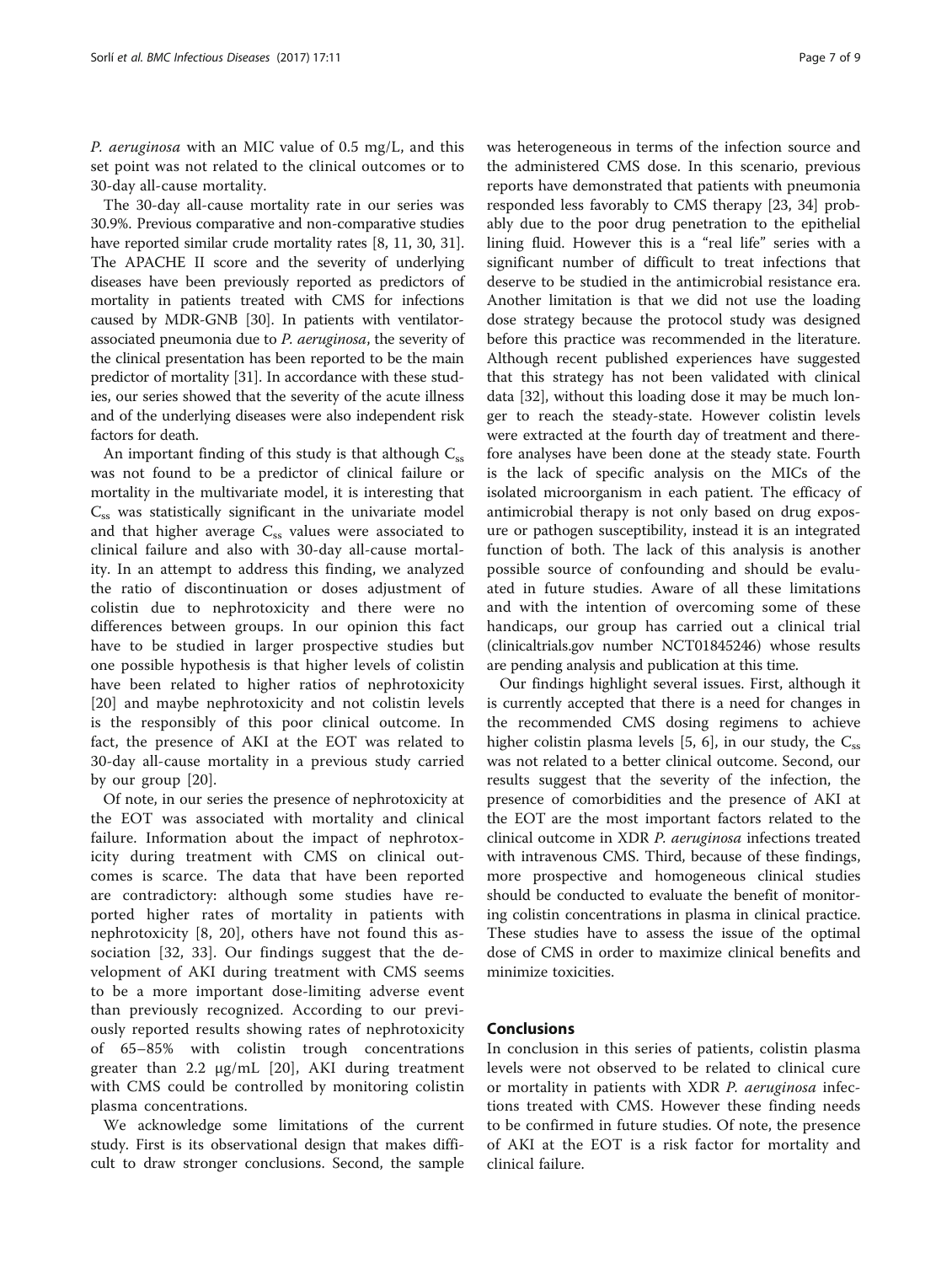#### <span id="page-7-0"></span>Abbreviations

AKI: Acute kidney injury; AUC: Area under the curve; CDC: Centers for Disease Control and Prevention; CI: Confidence interval; CKD: Chronic kidney disease; C<sub>max</sub>: Maximum plasma concentrations; C<sub>min</sub>: Minimum plasma concentrations; CMS: Colistimethate sodium; COPD: Chronic obstructive pulmonary disease; C<sub>ss</sub>: Colistin plasma levels at steady-state; EOT: End of treatment; GFR: Glomerular filtration rate; GNB: Gram negative bacteria; HPLC: High performance liquid chromatography; IQR: Interquartile range; IU: International units; MDR: Multidrug-resistant; MDRD: Modification of Diet in Renal Disease equation; MIC: Minimal inhibitory concentration; OR: Odds ratio; ROC curve: Receiving operating characteristic curve; SD: Standard deviation; XDR: Extremely drug-resistant

#### Funding

This work was supported by Fondo de Investigación Sanitaria (FIS) from Instituto de Salud Carlos III, Spanish Ministry of Health, Grant number PS09/01634 and from Spanish Ministry of Health and Social Policy, General Pharmacy Subdirection, Grant numbers EC10-165 and EC11-318. This study also received funding from European Regional Development Fund (FEDER: "A way of making Europe"). NB was funded by the Ministerio de Economía y Competitividad, Instituto de Salud Carlos III and cofinanced by the European Development Regional Fund "A way to achieve Europe", Spanish Network for the Research in Infectious Diseases (REIPI RD12/0015).

#### Availability of data and materials

All the data will be made available by the corresponding author upon request.

#### Author's contributions

Analyzed the data: LS, SL, JPH, SG, NB. Wrote paper: LS, SL. Designed the estudy: LS, SL, JPH, SG, NB. Conducted laboratory work: CS. Conducted pharmacokinetic study: SL, NC. Contributed with included patients: LS, FA-L, MM, SH, EE. All authors read and approved the final manuscript.

#### Competing interests

The authors declare that they have no competing interests.

#### Consent for publication

Participant's consent was also obtained for the purposes of publishing the results from this study. All the authors consented to the study results to be published in the form presented in the final version of this manuscript.

#### Ethics approval and consent to participate

All participants were informed about the study's purpose and procedures. Written informed consent was obtained from all patients or their legal representatives. The ethics committee of the hospital (Comitè Ètic de Investigació Clínica del Parc de Salut MAR) approved the study.

#### Author details

<sup>1</sup>Infectious Disease Service, Hospital del Mar, Barcelona, Spain. <sup>2</sup>Pharmacy Service, Hospital del Mar, Barcelona, Spain. <sup>3</sup>Institut Hospital del Mar d'Investigacions Mèdiques (IMIM), Barcelona, Spain. <sup>4</sup>Laboratori de Referència de Catalunya, Prat de Llobregat, Spain. <sup>5</sup>InfectiousDiseaseUnit, Department of Internal Medicine, Hospital de la Santa Creu i Sant Pau, Barcelona, Spain. <sup>6</sup>Institut d'Investigació Biomèdica Sant Pau, Barcelona, Spain. <sup>7</sup>Spanish Network for Research in Infectious Diseases (REIPI RD12/0015), Instituto de Salud Carlos III, Madrid, Spain. <sup>8</sup>Intensive Care Unit, Hospital del Mar, Barcelona, Spain. <sup>9</sup>CIBERES, Madrid, Spain. <sup>10</sup>Universitat Autònoma de Barcelona, Barcelona, Spain. 11CEXS-Universitat Pompeu Fabra, Barcelona, Spain

#### Received: 20 April 2016 Accepted: 14 December 2016 Published online: 05 January 2017

#### References

- 1. Shorr AF. Review of studies of the impact on Gram-negative bacterial resistance on outcomes in the intensive care unit. Crit Care Med. 2009;37: 1463–9. Department of Pulmonary and Critical Care Medicine, Washington Hospital Center, Washington DC, USA. afshorr@mail.dnamail.com.
- 2. Boucher HW, Talbot GH, Bradley JS, Edwards JE, Gilbert D, Rice LB, et al. Bad bugs, no drugs: no ESKAPE! An update from the Infectious Diseases Society of America. Clin Infect Dis. 2009;48:1–12. Division of Geographic Medicine

and Infectious Diseases, Tufts University and Tufts Medical Center, Boston, Massachusetts 02111, USA. hboucher@tuftsmedicalcenter.org.

- 3. Payne DJ, Gwynn MN, Holmes DJ, Pompliano DL. Drugs for bad bugs: confronting the challenges of antibacterial discovery. Nat Rev Discov. 2007;6:29–40. Infectious Diseases Centre of Excellence for Drug Discovery, GlaxoSmithKline, 1250 South Collegeville Road, Collegeville, Pennsylvania 19426, USA.
- 4. Bergen PJ, Landersdorfer CB, Zhang J, Zhao M, Lee HJ, Nation RL, et al. Pharmacokinetics and pharmacodynamics of 'old' polymyxins: what is new? Diagn Microbiol Infect Dis. 2012;74:213–23. Drug Delivery, Disposition and Dynamics, Monash Institute of Pharmaceutical Sciences, Monash University, Parkville, Victoria 3052, Australia.: Elsevier Inc.
- 5. Michalopoulos AS, Karatza DC, Gregorakos L. Pharmacokinetic evaluation of colistin sodium. Expert Opin Drug Metab Toxicol. 2011;7:245–55. Intensive Care Unit, Henry Dunant Hospital, 107 Mesogeion Ave, 11528, Athens, Greece. amichalopoulos@hol.gr.
- 6. Garonzik SM, Li J, Thamlikitkul V, Paterson DL, Shoham S, Jacob J, et al. Population pharmacokinetics of colistin methanesulfonate and formed colistin in critically ill patients from a multicenter study provide dosing suggestions for various categories of patients. Antimicrob Agents Chemother. 2011;55:3284–94. School of Pharmacy and Pharmaceutical Sciences, University at Buffalo, SUNY, Buffalo, New York, USA.
- 7. Yahav D, Farbman L, Leibovici L, Paul M. Colistin: new lessons on an old antibiotic. Clin Microbiol Infect. 2012;18:18–29. Internal Medicine E, Rabin Medical Centre, Beilinson Hospital, Petah Tikva, Israel. dafna.yahav@gmail. com: European Society of Clinical Microbiology and Infectious Diseases. Available from:<http://www.ncbi.nlm.nih.gov/pubmed/22168320>.
- 8. Falagas ME, Rafailidis PI, Ioannidou E, Alexiou VG, Matthaiou DK, Karageorgopoulos DE, et al. Colistin therapy for microbiologically documented multidrug-resistant Gram-negative bacterial infections: a retrospective cohort study of 258 patients. Int J Antimicrob Agents. 2010;35: 194–9. Alfa Institute of Biomedical Sciences (AIBS), 9 Neapoleos Street, 15 123 Marousi, Athens, Greece. m.falagas@aibs.gr: Elsevier B.V. and the International Society of Chemotherapy. All rights reserved.
- 9. Montero M, Horcajada JP, Sorli L, Alvarez-Lerma F, Grau S, Riu M, et al. Effectiveness and safety of colistin for the treatment of multidrug-resistant Pseudomonas aeruginosa infections. Infection. 2009;37:461–5. Dept. of Internal Medicine and Infectious Diseases, Hospital del Mar, Autonomous University of Barcelona, Barcelona, Spain. 95422@imas.imim.es.
- 10. Dalfino L, Puntillo F, Mosca A, Monno R, Spada ML, Coppolecchia S, et al. High-dose, extended-interval colistin administration in critically ill patients: is this the right dosing strategy? A preliminary study. Clin Infect Dis. 2012;54:1720–6. Anesthesia and Intensive Care Unit, Department of Emergeny and Organ Transplantion.
- 11. Paul M, Bishara J, Levcovich A, Chowers M, Goldberg E, Singer P, et al. Effectiveness and safety of colistin: prospective comparative cohort study. J Antimicrob Chemother. 2010;65:1019–27. Unit of Infectious Diseases, Rabin Medical Center, Beilinson Hospital, Petah Tikva, Israel. paulm@post.tau.ac.il. Available from: [http://www.ncbi.nlm.nih.gov/](http://www.ncbi.nlm.nih.gov/pubmed/20299494) [pubmed/20299494](http://www.ncbi.nlm.nih.gov/pubmed/20299494).
- 12. Ortwine JK, Kaye KS, Li J, Pogue JM. Colistin: understanding and applying recent pharmacokinetic advances. Pharmacotherapy. 2015;35:11–6. Available from: [http://www.ncbi.nlm.nih.gov/pubmed/25187500.](http://www.ncbi.nlm.nih.gov/pubmed/25187500)
- 13. Foundation NK. K/DOQI clinical practice guidelines for chronic kidney disease: evaluation, classification, and stratification. Am J Kidney Dis. 2002;39:S1–266.
- 14. Charlson M, Szatrowski TP, Peterson J, Gold J. Validation of a combined comorbidity index. J Clin Epidemiol. 1994;47:1245–51. Department of Medicine, Cornell Arthritis and Musculoskeletal Disease Center, Hospital for Special Surgery, New York, NY, USA.
- 15. Knaus WA, Draper EA, Wagner DP, Zimmerman JE. APACHE II: a severity of disease classification system. Crit Care Med. 1985;13:818–29.
- 16. Horan TC, Andrus M, Dudeck MA. CDC/NHSN surveillance definition of health care-associated infection and criteria for specific types of infections in the acute care setting. Am J Infect Control. 2008;36:309–32. National Healthcare Safety Network, Division of Healthcare Quality Promotion, Centers for Disease Control and Prevention, Atlanta, GA 30333, USA. thoran@cdc.gov. Available from: [http://www.ncbi.nlm.nih.gov/pubmed/](http://www.ncbi.nlm.nih.gov/pubmed/18538699) [18538699](http://www.ncbi.nlm.nih.gov/pubmed/18538699).
- 17. American College of Chest Physicians/Society of Critical Care Medicine Consensus Conference: definitions for sepsis and organ failure and